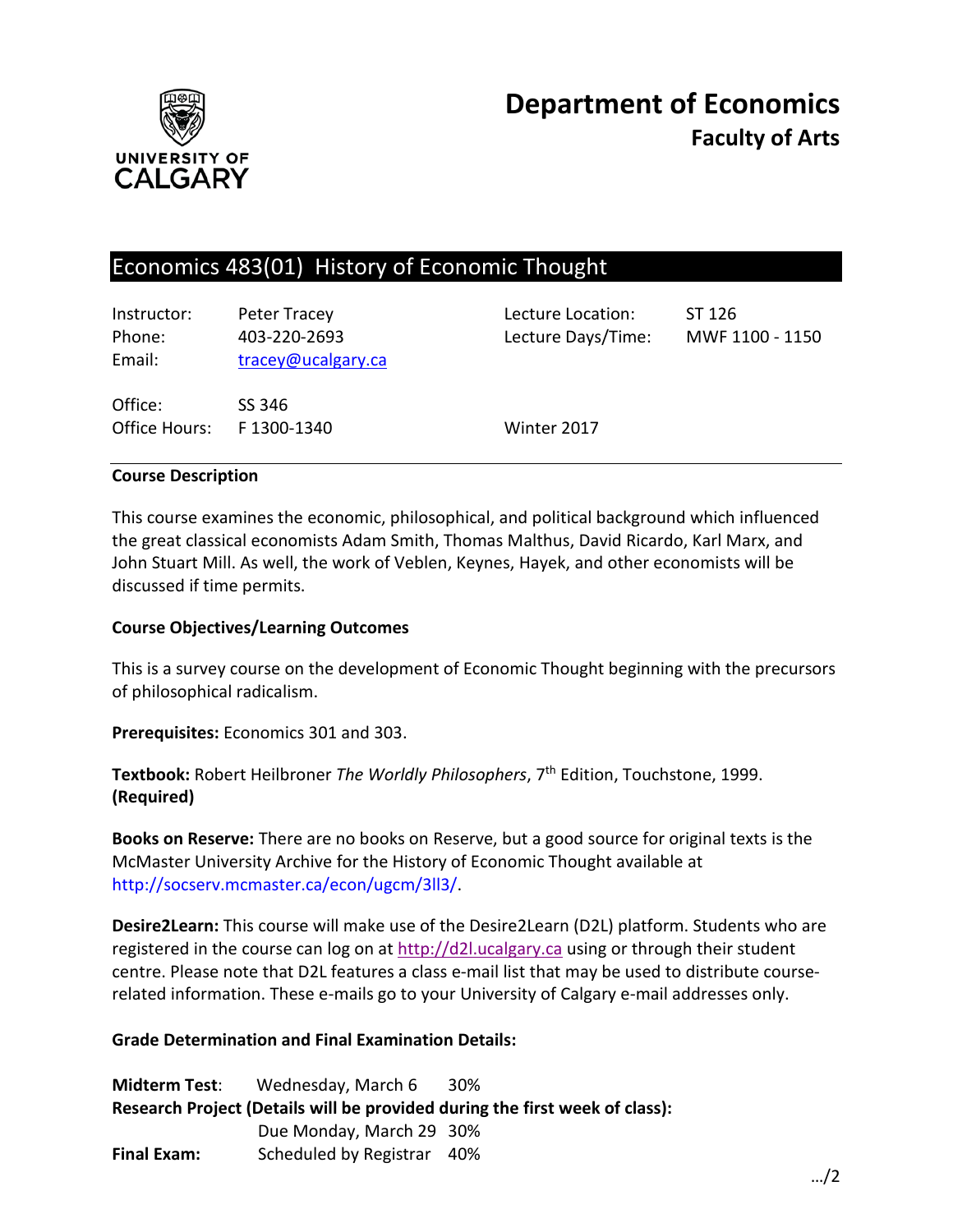Department of Economics Criteria for Letter Grades. Economics professors use the following criteria when assigning letter grades:

| Grade     | Grade<br>Point | Description                                                                                            | Grade        | Grade<br>Point | Description                                                                                                                                                 |
|-----------|----------------|--------------------------------------------------------------------------------------------------------|--------------|----------------|-------------------------------------------------------------------------------------------------------------------------------------------------------------|
|           | Value          |                                                                                                        |              | Value          |                                                                                                                                                             |
| $A+$      | 4.00           | Outstanding                                                                                            | $C+$         | 2.30           |                                                                                                                                                             |
| A         | 4.00           | Excellent-superior<br>performance, showing-<br>comprehensive<br>understanding of subject<br>matter     | $\mathsf{C}$ | 2.00           | Satisfactory - basic understanding<br>of the subject matter                                                                                                 |
| $A -$     | 3.70           |                                                                                                        | $C -$        | 1.70           | Receipt of a grade point average<br>of 1.70 may not be sufficient for<br>promotion or graduation. (See<br>individual undergraduate faculty<br>regulations.) |
| $B+$      | 3.30           |                                                                                                        | D+           | 1.00           |                                                                                                                                                             |
| B         | 3.00           | Good - clearly above average<br>performance with knowledge<br>of subject matter generally<br>complete. | D            | 1.00           | Minimal pass - marginal<br>performance; generally<br>insufficient preparation for<br>subsequent courses in the same<br>subject.                             |
| <b>B-</b> | 2.70           |                                                                                                        | F            | $\mathbf{0}$   | Fail - unsatisfactory performance<br>or failure to meet course<br>requirements                                                                              |
|           |                |                                                                                                        |              | $\mathbf{0}$   | Incomplete - unsatisfactory<br>(effective January 2007)                                                                                                     |

# **Grading Scale**

| A+ | $97 - 100$ | B  | 79 - 83   | $C-$ | $60 - 65$ |
|----|------------|----|-----------|------|-----------|
| Α  | $92 - 96$  | B- | 76 - 78   | D+   | $55 - 59$ |
| А- | $89 - 91$  | C+ | $73 - 75$ |      | $50 - 54$ |
| B+ | 84 - 88    |    | $66 - 72$ |      | $0 - 49$  |

A passing grade on any particular component of the course is not required for a student to pass the course as a whole.

There will be a Registrar scheduled final examination, held in a classroom. It will last for 2 hours. Non-programmable calculators WILL be allowed during the writing of the test and the final examination.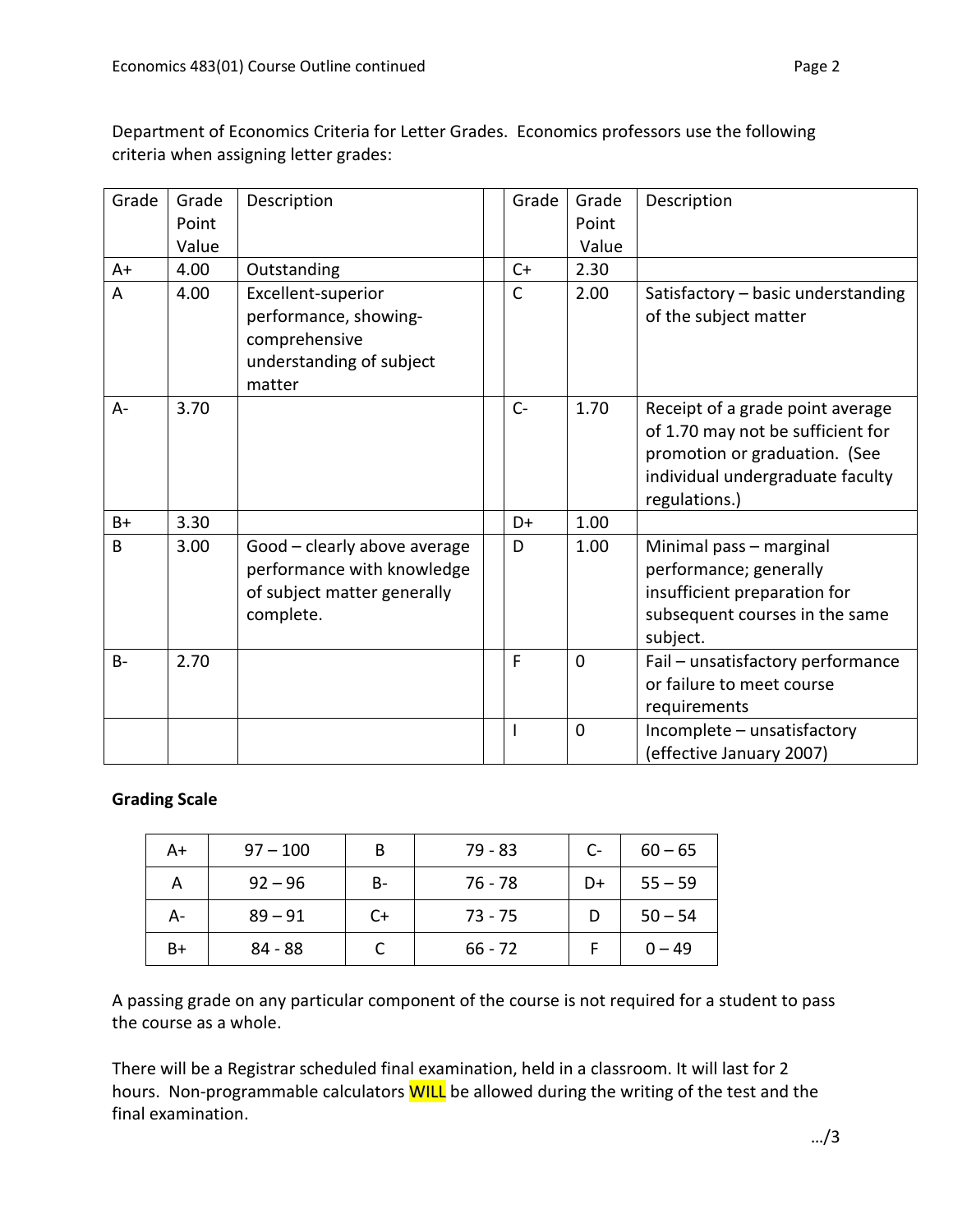The test and the final exam MAY contain some multiple choice questions. **They will contain questions requiring essay style answers, which must exhibit the qualities of good grammatical construction.**

### **Reappraisal of Grades**

**For reappraisal of graded term work, see Calendar I.2 <http://www.ucalgary.ca/pubs/calendar/current/i-2.html>**

# **For reappraisal of final grade, see Calendar I.3**

**<http://www.ucalgary.ca/pubs/calendar/current/i-3.html>**

A student who feels that a piece of graded term work (e.g., term paper, essay, test) has been unfairly graded, may have the work re-graded as follows. The student shall discuss the work with the instructor within 7 days of being notified about the mark or of the item's return to the class; no reappraisal of term work is permitted after the 7 days. If not satisfied, the student shall immediately take the matter to the Head of the department offering the course, who will arrange for a reassessment of the work within the next 7 days. The reappraisal of term work may cause the grade to be raised, lowered, or toremain the same. If the student is not satisfied with the decision and wishes to appeal, the student shall address a letter of appeal to the Dean of the faculty offering the course within 7 days of the unfavourable decision. In the letter, the student must clearly and fully state the decision being appealed, the grounds for appeal, and the remedies being sought, along with any special circumstances that warrant an appeal of the reappraisal. The student should include as much written documentation as possible.

### **Plagiarism and Other Academic Misconduct**

Intellectual honesty is the cornerstone of the development and acquisition of knowledge and requires that the contribution of others be acknowledged. Consequently, plagiarism or cheating on any assignment is regarded as an extremely serious academic offense. Plagiarism involves submitting or presenting work in a course as if it were the student's own work done expressly for that particular course when, in fact, it is not. Students should examine sections of the University Calendar that present a Statement of Intellectual Honesty and definitions and penalties associated with Plagiarism/Cheating/Other Academic Misconduct, <http://www.ucalgary.ca/pubs/calendar/current/k-2.html>

#### **Academic Accommodation**

Students seeking an accommodation based on disability or medical concerns should contact Student

Accessibility Services; SAS will process the request and issue letters of accommodation to instructors.

For additional information on support services and accommodations for students with disabilities

Visi[t www.ucalgary.ca/access/.](http://www.ucalgary.ca/access/)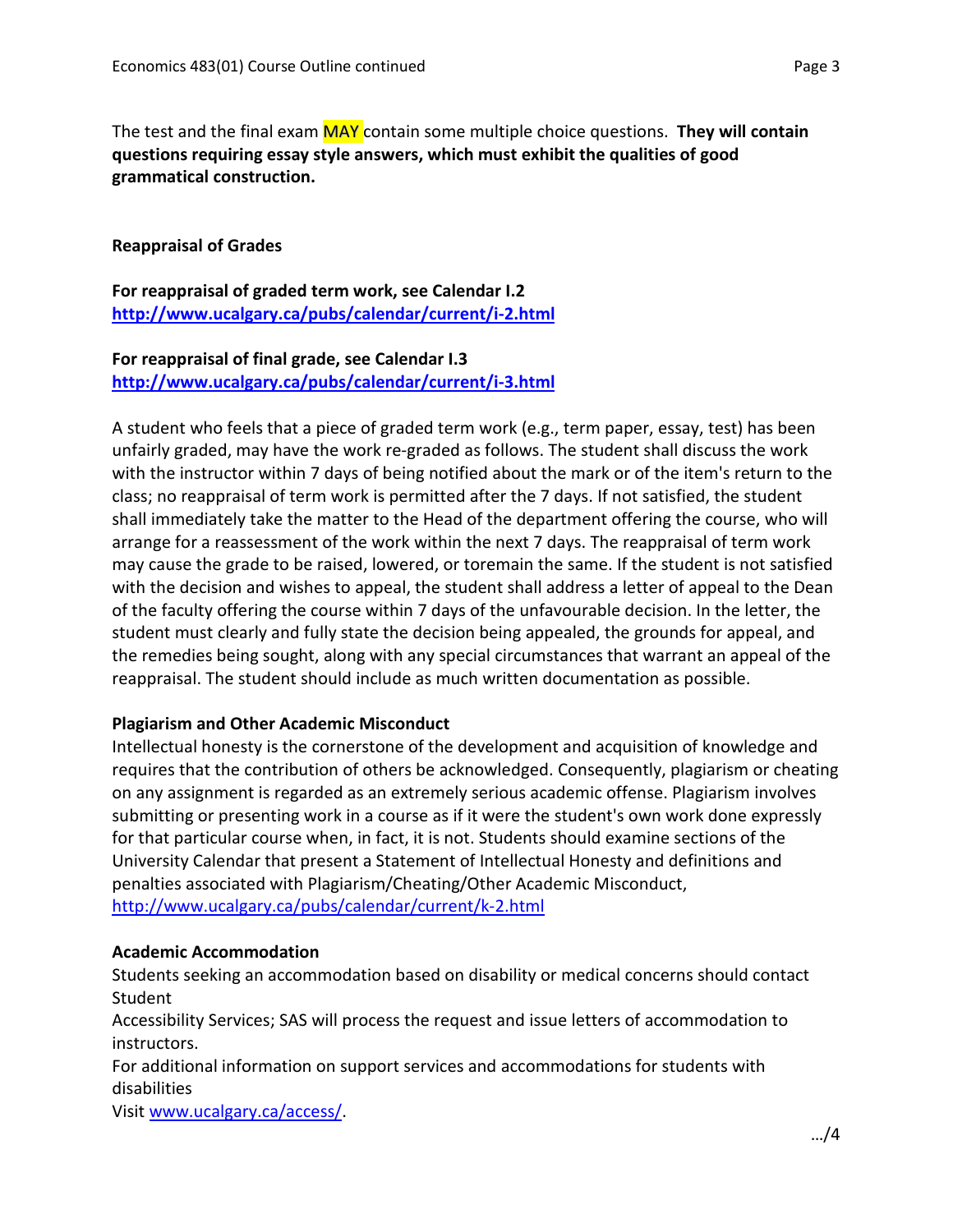Students who require an accommodation in relation to their coursework based on a protected ground

other than disability should communicate this need in writing to their Instructor. The full policy on Student Accommodations is available at

<http://www.ucalgary.ca/policies/files/policies/student-accommodation-policy.pdf>

# **Absence from a Quiz/Test/Exam**

THERE WILL BE NO MAKEUP OR DEFERRED QUIZZES/TESTS/EXAMS under any circumstances, nor may the quizzes/tests/exams be written early. Students unable to write the quizzes/tests/exams because of documented illness, family emergency, religious observance, or university-sanctioned event will have the weight shifted to the final examination; otherwise a grade of zero will be assigned. If a student cannot write their final exam on the date assigned by the Registrar's Office, they need to apply for a deferred exam Under no circumstance will this be accommodated by the department.

## **Notes:**

- 1. Students should be aware of the academic regulations outlined in The University of Calgary Calendar.
- 2. Examinations will not be given prior to the scheduled date.
- 3 **Students will not be given extra time to complete the midterm exams and the final exam.**
- 4. **The classroom is a No-cell-phone-zone. The use of cell phones for any purpose in class is prohibited. Computers may only be used for note-taking purposes.**
- 5. Students will be responsible for all material covered in class and in the textbook, unless the instructor states otherwise.
- 6. Please note that the following types of emails will receive no response: emails not addressed to anyone in particular; emails where the recipient's name is not spelled correctly; anonymous emails; emails which do not specify the course and section in which you are registered; and, emails involving questions that are specifically addressed on the course outline.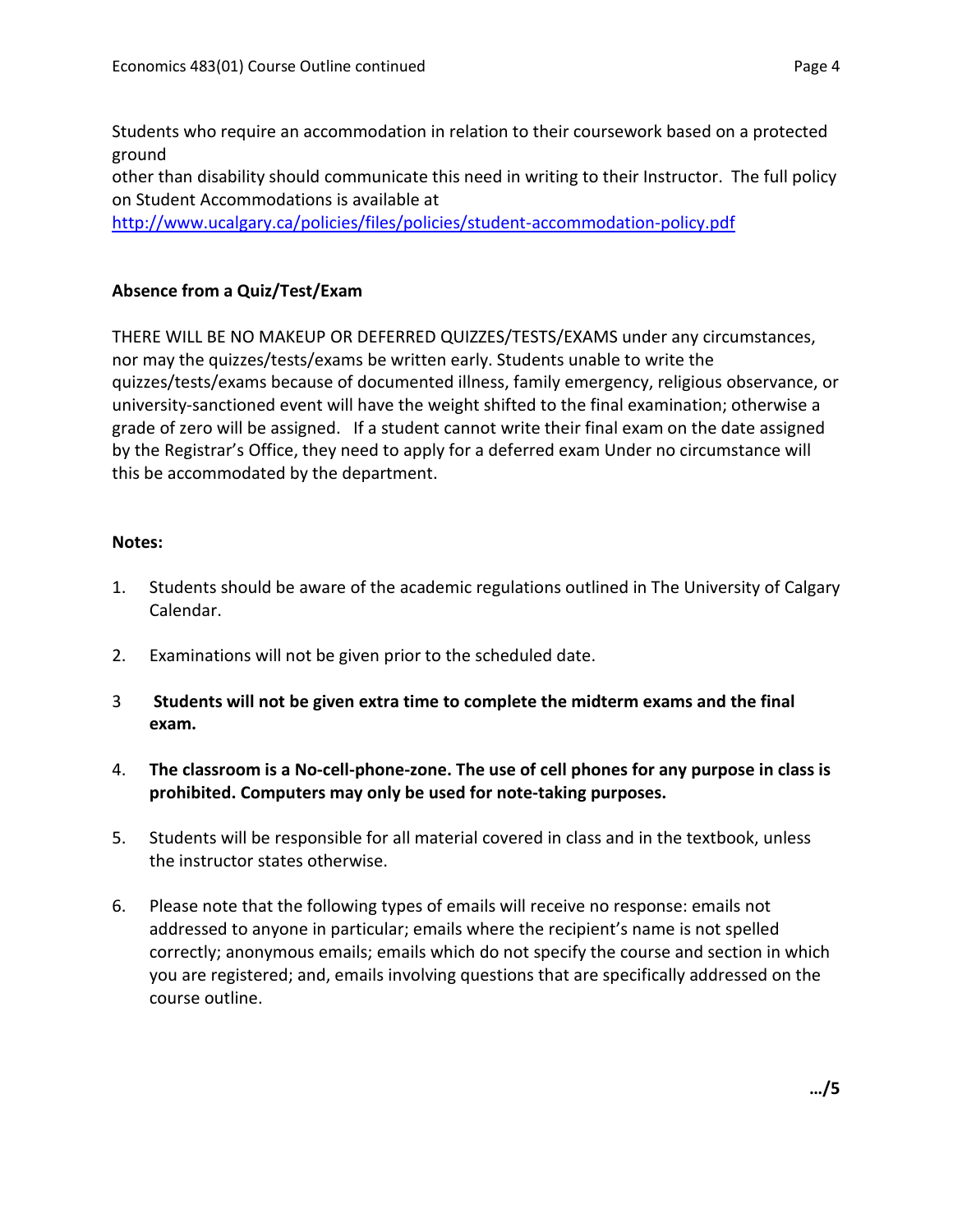## **Important Dates**

Please check:<http://www.ucalgary.ca/pubs/calendar/current/academic-schedule.html>

Students' Union Vice-President Academic: Phone: 403-220-3911 E-mail [suvpaca@ucalgary.ca](mailto:subpaca@ucalgary.ca)

Students' Union Faculty Representative (Arts) Phone: 403-220-3913Office: MSC 251 E-mail [arts1@su.ucalgary.ca](mailto:arts1@su.ucalgary.ca) [arts2@su.ucalgary.ca,](mailto:arts2@su.ucalgary.ca) [arts3@su.ucalgary.ca,](mailto:arts3@su.ucalgary.ca) [arts4@su.ucalgary.ca](mailto:arts4@su.ucalgary.ca)

Society of Undergraduates in Economics (S.U.E.): [www.ucalgary.ca/sue](http://www.fp.ucalgary.ca/econ)

Society of Undergraduates in Economics is a student run organization whose main purpose is to assist undergraduate economics students succeed both academically and socially at the University of Calgary. Services include access to the exam bank, career partnerships with the Career Centre through hosting industry nights and information sessions, recognizing achievements in teaching, and organizing social events for members. They invite you to join by contacting [sue@ucalgary.ca.](mailto:sue@ucalgary.ca)

# *Faculty of Arts Program Advising and Student Information Resources*

- Have a question, but not sure where to start? The Arts Students' Centre is your information resource for everything in Arts! Drop in at SS102, call them at 403-220-3580 or email them at [artsads@ucalgary.ca.](mailto:artsads@ucalgary.ca) You can also visit the Faculty of Arts website at <http://arts.ucalgary.ca/undergraduate> which has detailed information on common academic concerns, including program planning and advice.
- For registration (add/drop/swap), paying fees and assistance with your Student Centre, contact Enrolment Services at 403-210-ROCK [7625] or visit them in the MacKimmie Library Block.
- Online writing resources are available at *[http://www.ucalgary.ca/ssc/resources/writing](http://www.ucalgary.ca/ssc/resources/writing-support)[support](http://www.ucalgary.ca/ssc/resources/writing-support)*

# **Evacuation Assembly Point**

In case of an emergency evacuation during class, students must gather at the designated assembly point nearest to the classroom. The list of assembly points is found at [www.ucalgary.ca/emergencyplan/assemblyponts](http://www.ucalgary.ca/emergencyplan/assemblyponts) Please check this website and note the nearest assembly point for this course